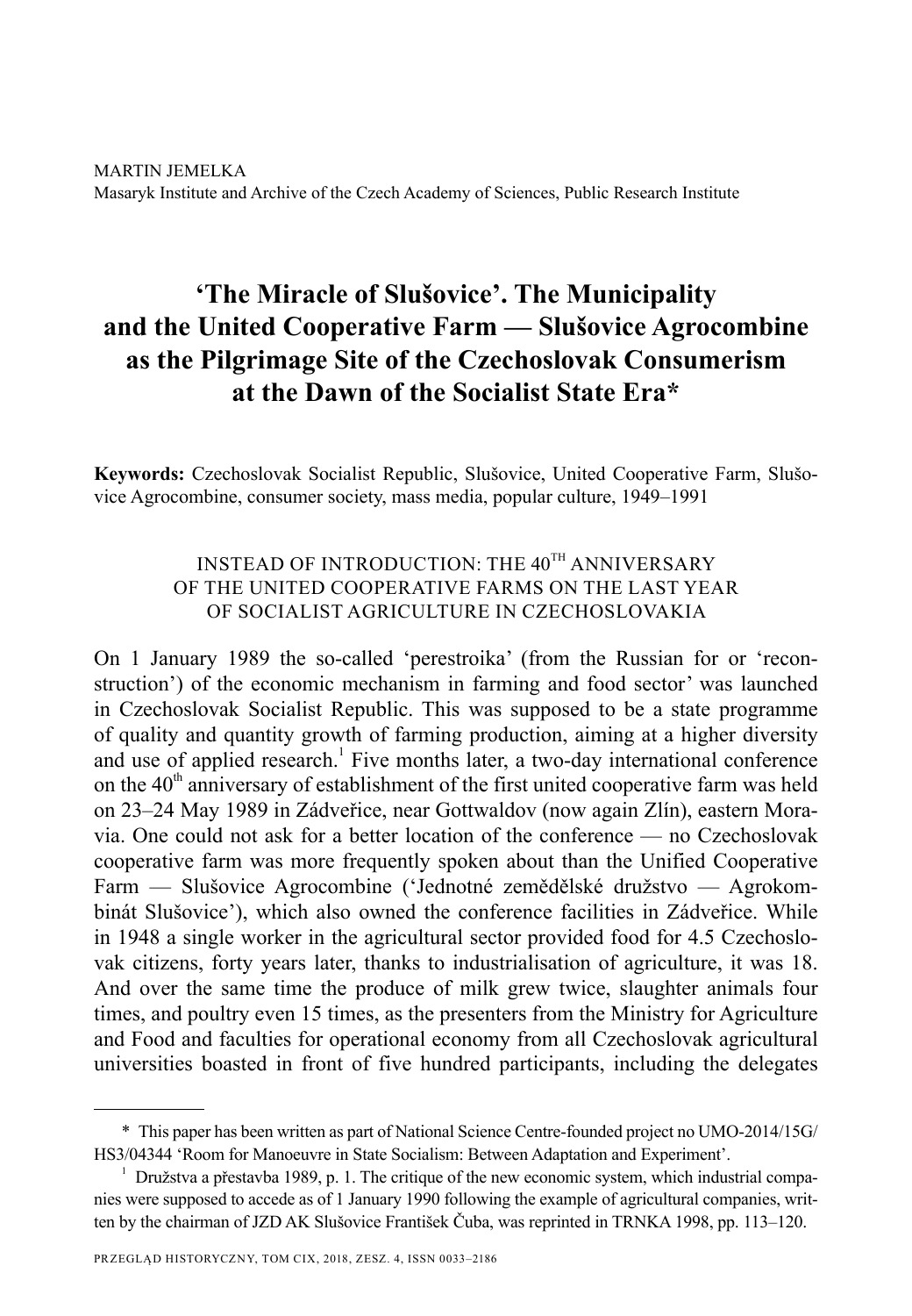of the Permanent UN Committee for Agriculture and Food and experts from Eastern Bloc and West (Finland, Holland, Austria and the USA).

The key topics of the professional convention were supposed to be the quality, intensity and effectiveness of agricultural production with respect to scientific, technical and especially environmental aspects of production, but also the financial incentive of farming staff similar to a share in their company's profits.<sup>2</sup> According to official presenters, the socialist cooperative agriculture proved to be economically and politically viable in the Czechoslovak Socialist Republic in 1949–1989. The influx of quotes repeatedly praised one which was said by 'the first workers' president' Klement Gottwald (1896–1953, president in 1948–1953) who, after the  $9<sup>th</sup>$ Convention of the Communist Party of Czechoslovakia held on 25–29 May 1949, launched the process of turning agricultural production into socialist cooperatives: 'There won't be socialism here without the transition of a village into socialism.'3 There wasn't a Czechoslovak village where Gottwald's words would sound more paradoxical than Slušovice. As early as at the end of the 1970s, JZD AK Slušovice ultimately abandoned the boundaries of agricultural production, and implemented production programmes and organisational methods which contradicted the very substance of centrally planned economy.<sup>4</sup> Neither the normalisation establishment nor ordinary Czechoslovak citizens could ignore it. Slušovice and their 'miraculous methods' were spoken of everywhere, and both adored and cursed. One thing was not possible: to neglect them.

## FROM THE JZD TO JZD SLUŠOVICE AGROCOMBINE

The earliest JZDs (a well-known abbreviation for Jednotné zemědělské družstvo — United Cooperative Farm), temporarily combining individual and collective forms of plant production without abandoning private animal farming, began to be established in Czechoslovakia in spring 1949, at first mostly in the Czech and Moravian border regions determined by the withdrawal of the German population. The 'mainland' farmers' resistance to the collectivisation of rural areas temporarily halted the mass establishment of JZDs, and the process continued with two or three exemplary cooperatives set up in every district. But even this stage did not last long, and at the beginning of 1950, at the decision of the ÚV KSČ (Central Committee of the Communist Party of Czechoslovakia), it was superseded by a new and violent wave of collectivisation which led to the establishment of cooperatives with collec-

<sup>&</sup>lt;sup>2</sup> TRNKA 1998, pp. 120–122 reprinted the major part of a critical paper by the chairman of JZD AK Slušovice František Čuba, who called for introducing a joint stock system in the business of cooperative farms.

<sup>3</sup> *Zkušenosti a perspektivy* 1989, p. 1.

<sup>&</sup>lt;sup>4</sup> For the history of the village and the JZD AK Slušovice in a comprehensive way, see HURT 1985; *40 Let* 1989.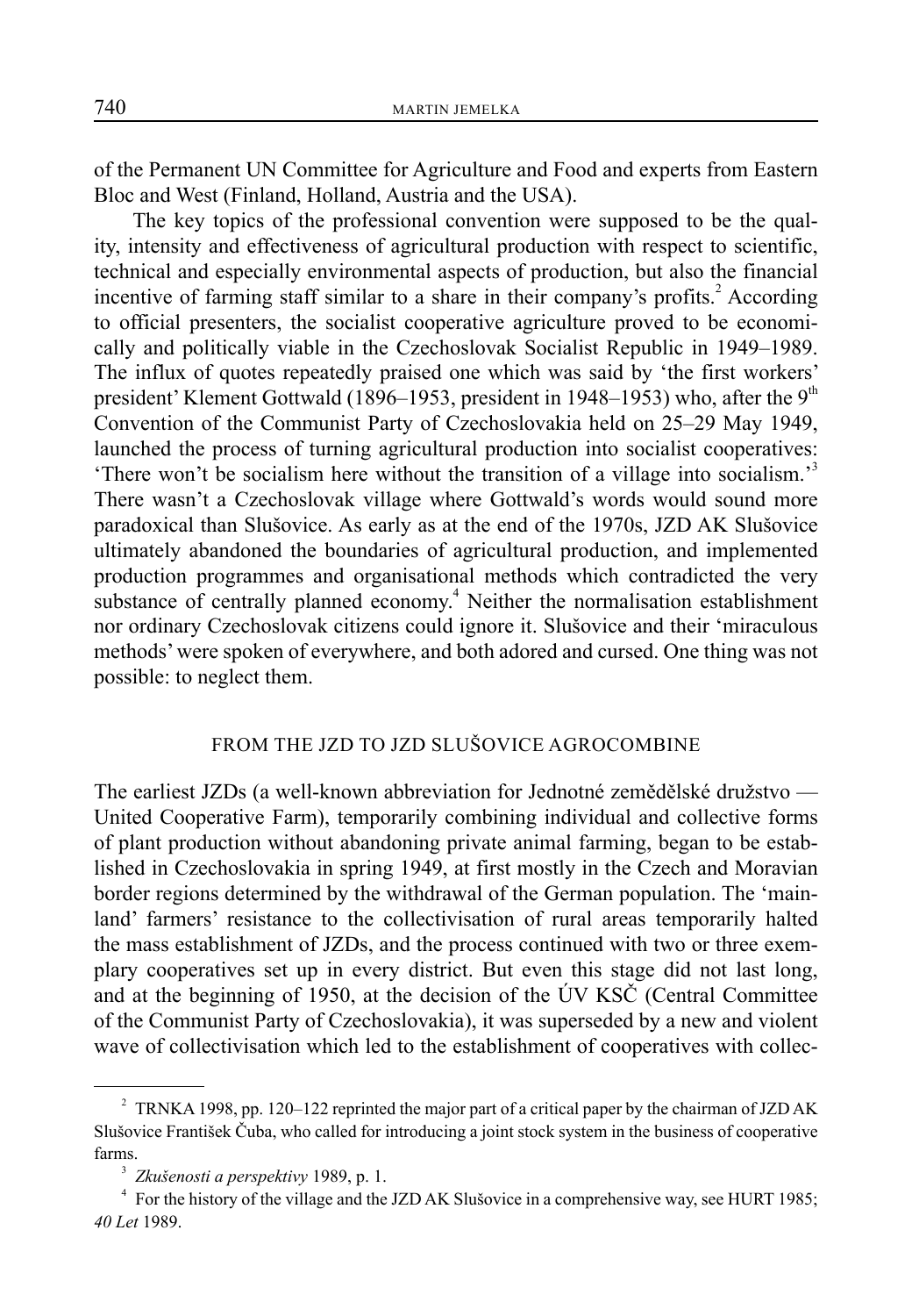tive plant and animal production. The hostile campaign, accompanied by the forced buyout of livestock and machinery, the reorganisation of land plots into large units and the creation of large cooperative tracts, incited resistance both among farmers and landowners as well as among small farmers — members of the Communist Party for whom the establishment of cooperatives was nothing more than an implementation of the Soviet kolkhoz system and the final elimination of traditional private farming. By the end of January 1951 there were 7110 cooperatives of four types in Czechoslovakia, and one year later there were 8636 cooperatives in one half of the boroughs in Bohemia and Moravia, whose existence was often merely a formality or which faced serious existential problems.<sup>5</sup>

It was in 1952 when JZD Slušovice was established in Slušovice, located in eastern Moravia, some 10 km as the crow flies from Gottwaldov (now Zlín again), a regional centre with a industrial tradition in the areas of shoes, heavy machinery and development. The harsh geomorphology, limited soil quality and the fact that much of the workforce had left for nearby Gottwaldov, which offered enough better-paid and less demanding jobs, doomed the cooperative to an early demise. In 1963, ing. František Čuba (b. 23/01/1936), then 27, was appointed as the cooperative's sixth chairman: he was a graduate of Prague's Agricultural University and, after his two-year compulsory military service in 1961–1963, worked briefly as the district agronomist and the deputy head of the Agricultural Department of the District Council of Gottwaldov.<sup>6</sup>

Čuba becoming the leader of the stagnating cooperative was a turning point in its history, with the first major milestone probably being Christmas 1963, when most of the staff left the enterprise after the first shows of authority by the young chairman. Čuba was determined not only to motivate the future staff but also to force them to work, to ensure that come what may, the cooperative would be profitable irrespective of its production portfolio. The rationalisation and specialisation of farming production reached its production peak before the end of the 1960s. If cooperative production were to continue growing, in the early 1970s the final decision had to be taken to expand production to include ancillary production, taking account of the seasonal nature of farming work. The production of work gloves, rubber animal dummies, lumber, wooden pallets, tiles and dunging yard grids was soon accompanied by the production of mineral feed admixtures and supplements. The sharp surge in agricultural and other production at the end of the 1970s was the result of the systematic introduction of state-of-the-art technologies and scientific advancements in production.

Over the first twenty years under Čuba's leadership (1963–1983), JZD Slušovice went from being an almost bankrupt cooperative farm to an enterprise with

<sup>5</sup> PRŮCHA, 2009, pp. 423–440.

<sup>6</sup> On the personality of doc. Ing. František Čuba, CSc., in 1963–1990 the chairman of JZD (JZD AK) Slušovice, briefly and objectively, see TOMEŠ 1999, p. 218.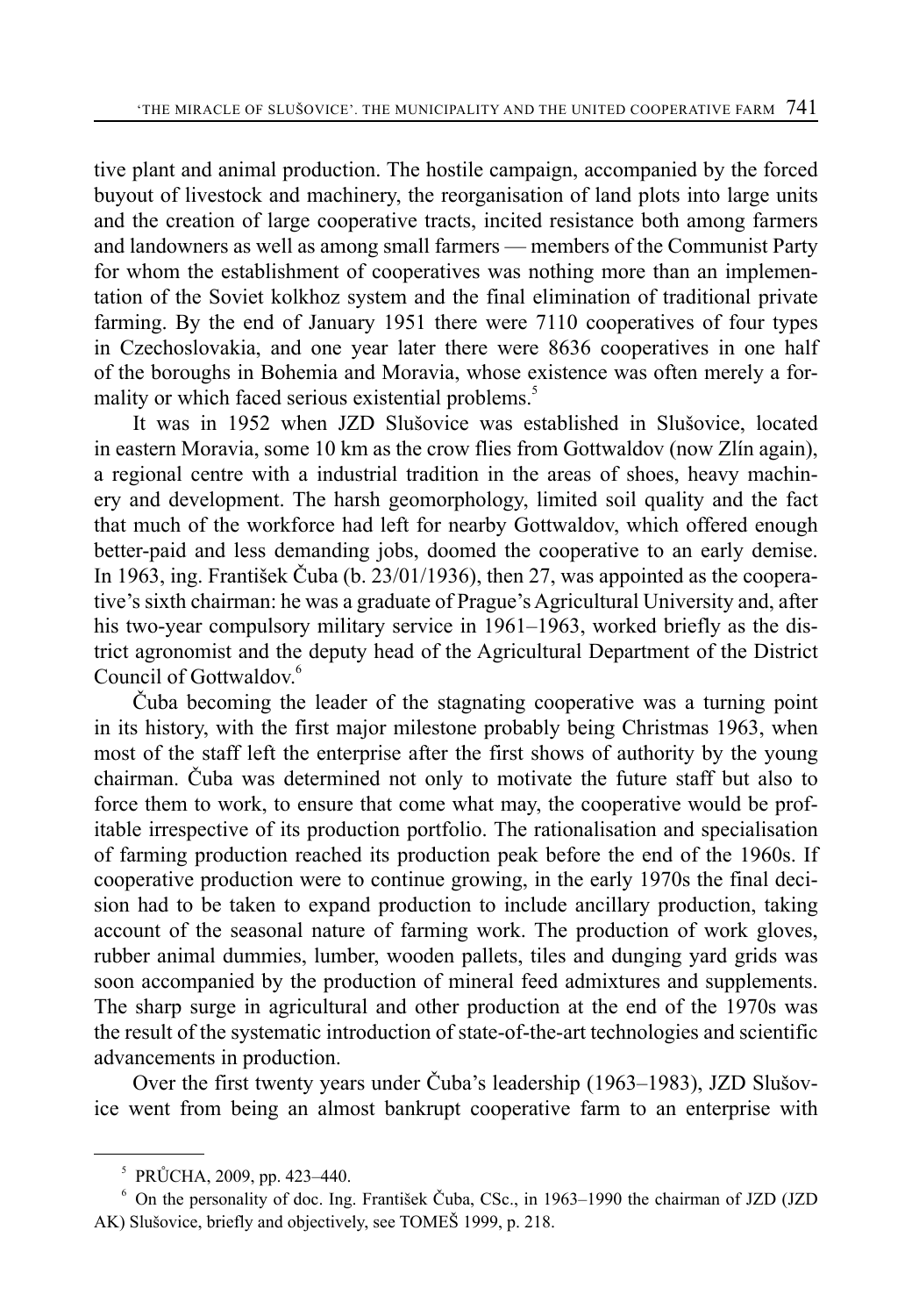a complex agricultural production programme, i.e. plant and animal production, as well as non-agricultural production that utilised the company's human resources and materials as efficiently as possible, including the energy and raw material potential of waste management. This happened from the 1970s, despite the objections raised by the state authorities, which banned agricultural enterprises from engaging in anything other than agricultural production on principle. It could only be promoted in the face of opposition from the state authorities at the regional and national level by constantly arguing the unsuitable geomorphology of Slušovice's poor soil, searching out legislative loopholes and overcoming the growing antagonism of party and state officials at the regional and national level, often through personal links to the highest-ranking party politicians with experience with working in the Zlín (Gottwaldov) region. Unlike the conservative president Gustáv Husák (1913–1991, in the office in 1975–1989), they also included Milouš Jakeš (b. 12/08/1922), in 1937– 1947 an assembly worker at the Baťa concern in Zlín, in 1950–1952 the chairman of the Municipal Council in Gottwaldov and in 1987–1989 General Secretary of the Communist Party of Czechoslovakia. The only things that could legitimise the unsystematic nature of Slušovice's production programme and its unrivalled economic effectiveness were ideologically neutral numeric rationale of its unprecedented and continuously improving economic indicators and large-scale investments into the company's social policy, which also included former staff.<sup>7</sup> What played an important part in the legitimisation of Slušovice's business methods, more than their success in capitalist countries, were the strengthening relationships with the Soviet Union during the perestroika era: the contribution that the JZD Slušovice Agrocombine made to the genetic breeding of cattle was praised in the debate at the  $27<sup>th</sup>$  convention of the Communist Party of the Soviet Union.<sup>8</sup>

At the beginning of collectivisation the grain crop yields in Slušovice and the surrounding area were 1.8 tons per hectare and the average cow milk yield was some 1700 litres per year. In 1987, when the JZD Slušovice Agrocombine was fully converted into an industrial and agricultural enterprise specialising primarily in non-agricultural production, the average grain crop yields were 6.72 tons while the Czechoslovak average was 4.86 tons, and in cooperatives in potato growing areas such as those around Slušovice the figure was a mere 4.41 tons. The average milk yield rose to 6004 litres while the state average was 3787 litres per year. With these crop yields, the JZD Slušovice Agrocombine was now approaching the levels in the United Kingdom (6.08 tons) and Holland (6.92 tons). The amount of farming land also grew in proportion with this: in 1952 the cooperative used 106 hectares of land, while the figure rose to almost 6000 hectares in 1965–1976 after the integra-

<sup>7</sup> TRNKA 1998, pp. 19–30.

<sup>8</sup> ČUBA, DIVILA 1989, p. 17.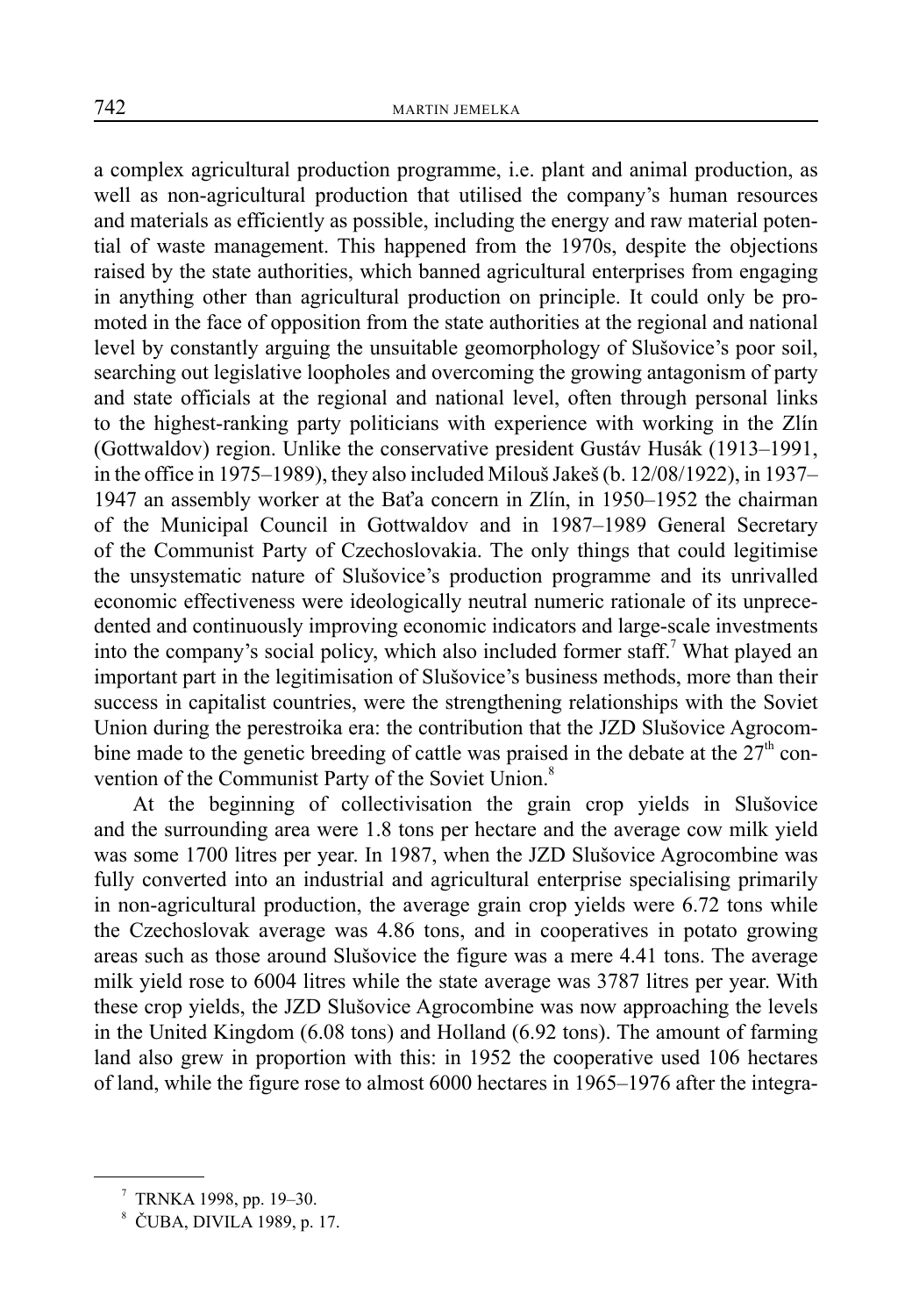tion of 15 agricultural enterprises in 16 surrounding villages. From the initial staff of 23, the enterprise grew to employ approximately 1500 people in 1976.<sup>9</sup>

The continuous growth of productivity, employment and individual performance should primarily be attributed to the enterprise's non-agricultural production, which made up 94.4% of its programme in 1986. If ancillary production began with farming tools and simple wood and metal products, by the 1980s it had peaked with a consistent focus on the production of biotechnologies and microelectronics. Most Czechoslovak JZDs were equipped with Slušovice's TNS computers before the end of the 1980s.<sup>10</sup> And if there were Czechoslovak enterprises where the environmental impacts and consequences of mass agricultural production were discussed in the 1980s, they certainly did include Slušovice, whose progressive strategy of combining primary agricultural production with ancillary non-agricultural production contributed to the adoption of the new act on agricultural cooperatives, which deregulated the proportion between agricultural and ancillary production in administrative terms.<sup>11</sup>

While, despite all rationalisation measures and technological interventions, primary agricultural production was continuously falling in the 1980s in favour of ancillary production which had apparent innovation potential, JZD AK Slušovice became involved in another field of business in the 1980s which made the flourishing cooperative enterprise the Mecca of Czechoslovak consumer society in the latter half of the  $1980s$ <sup>12</sup>. This involved investments into the systematic development of the tertiary economic segment, at first in Slušovice and the surrounding region and later throughout the entire country. In searching for new economic strategies, the management of JZD AK Slušovice easily found the golden mine — the field of services and consumer goods, overshadowed in the centrally planned economy. The inspiration openly drawn from western marketing strategies blurred the difference between capitalist western countries and the Soviet bloc countries in Slušovice's tertiary sphere, which was probably most remarkably manifested in investments into the licensed production of western consumer goods, led by Pepsi drinks.<sup>13</sup>

But it did not end with the mere transfer of western products produced under licence. JZD AK Slušovice began investing in gastronomy in the mid-1980s, involving both the establishment of a country-wide network of roadhouses and taking control of the ice-cream stalls on the iconic Wenceslas Square in Prague.<sup>14</sup> Mass

<sup>9</sup> ČUBA, DIVILA 1989, pp. 7–18.

<sup>&</sup>lt;sup>10</sup> On the creation and production of the first Czechoslovak computer of the TNS brand (an abbreviation for *Ten náš systém*, i.e. This System of Ours) in detail, see e.g. PROCHÁZKOVÁ 2009 and TRN-KA 1998, pp. 64–70.

 $11$  ČUBA, DIVILA 1989, pp. 7–8.

 $12$  The term 'Mecca' was in use for Slušovice even in the period media, see e.g. "Naše cesta" 1989a.

<sup>&</sup>lt;sup>13</sup> TRNKA 1998, p. 122: The contract for the construction of a Pepsi licensed plant was signed in December 1988 and the production was launched six months later in June 1989.

<sup>&</sup>lt;sup>14</sup> Czech TV, ČT24 Archives, online, accessed on 27 July 2018, available at: https://www.ceskatelevize.cz/porady/10116288585-archiv-ct24/.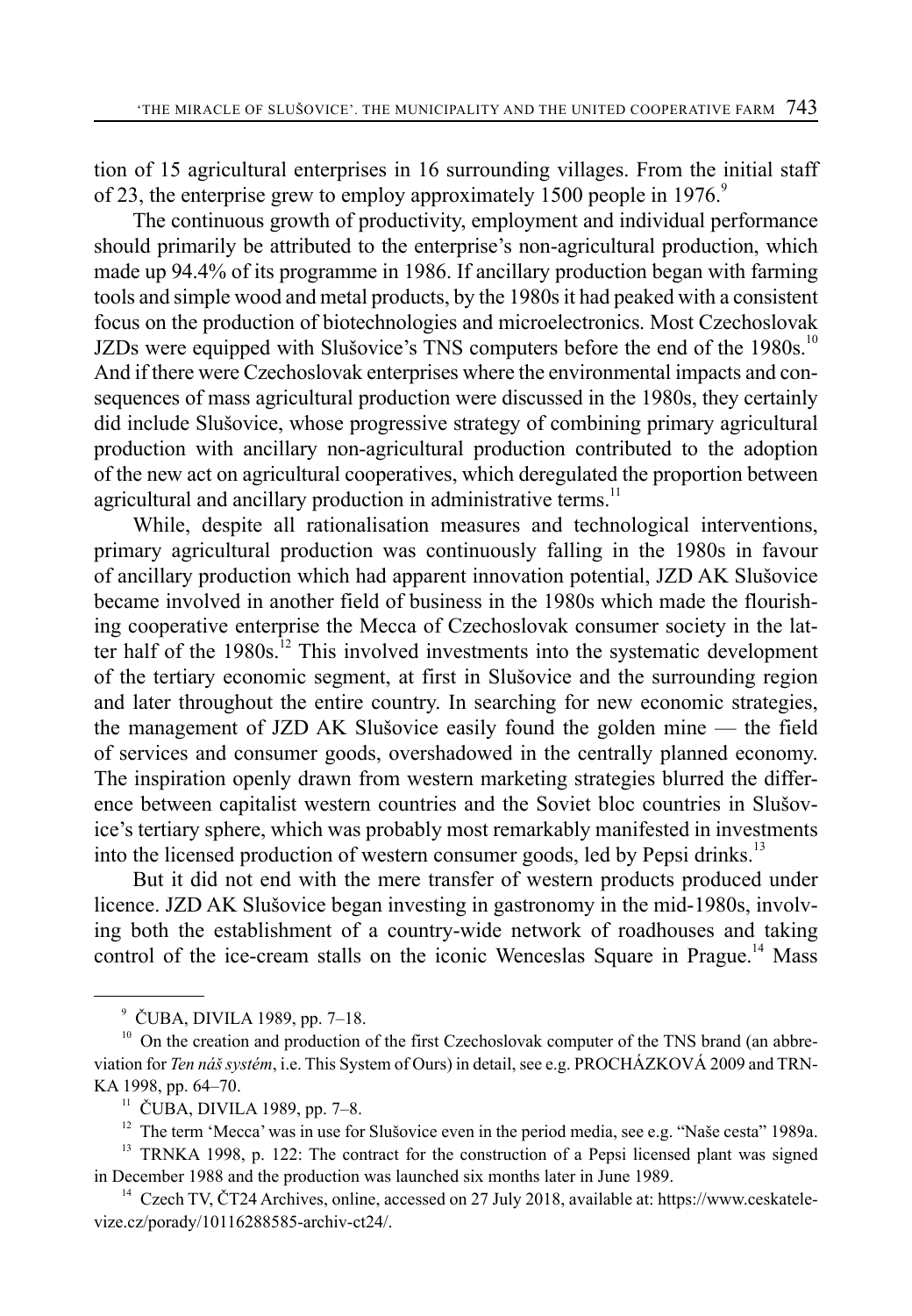catering, which was unified in terms of production, was exactly the industry where the tradition of agricultural and industrial production could go hand in hand with a strong enterprise involvement in services. Whatever the case, in the 1980s the sphere of the enterprise's social policy crossed village and regional boundaries when Slušovice's sports grounds and shops opened up for the public also on Sundays. This blurred the boundaries between the cooperative's staff and visitors to Slušovice who came to this miraculous haven of Czechoslovak consumerism on Sundays to enjoy horseracing (1981), a stay in the enterprise's luxurious hotel in Všemina, near Slušovice dam (1986) or fine dining in a restaurant located in a disused aeroplane (1982). There was none of the strict foreign currency policy of the normalised Czechoslovakia and no prudish bourgeois morals which condemned the prostitution covertly tolerated in Slušovice. Erotic was anyway strongly featured in the promotional graphic design of Slušovice's consumer goods<sup>15</sup> and in untamed Slušovice's discos at the end of the 1980s, visited by teenagers even from a far.<sup>16</sup>

#### FROM PRODUCTION TO CONSUMERISM

At the beginning of 1988 the editors of the official party daily, "Rudé právo" [The Red Truth], were looking for a topical theme for a survey that readers would have their say on. They chose Slušovice and the editorial board was flooded with a wave of controversial response. 'Slušovice seems to be something supernatural only because many worksites are ruled by a completely different spirit, different relationships, other forms or work, and many adverse phenomena which we have almost come to overlook over the years', one reader wrote. Other readers suspected the management of JZD AK Slušovice of corruption and others called for an in-depth check, especially when primary agricultural production only made up one-tenth of its production, contrary to ordinary cooperative terms.<sup>17</sup> Most readers, however, enthusiastically welcomed the cooperative's involvement in the consumer economy, as the home market often lacked products available as standard in neighbouring countries, such as long-life milk in cardboard boxes. 'No one could possibly reproach the cooperative for trying to make a profit', was one opinion voiced in the discussion in defence of Slušovice's methods.<sup>18</sup>

<sup>&</sup>lt;sup>15</sup> The author of the iconic photographs of JZD AK Slušovice, its employees and products was a promotion and theatre photographer Jan Regal of Gottwaldov (Zlín). His photographs are being prepared for publication in 2018 by the art historian and photographer Tomáš Pospěch.

<sup>&</sup>lt;sup>16</sup> On the phenomenon of Slušovice's discos in detail, see FIALKA 2017, pp. 220–222: The author notes both the Austrian examples to Slušovice's 'Derby Centrum', also called Sud [the Barrel] (1982– 1983), designed by the architect Šebestián Zelina, where the discos were held, as well as the growing attention from the state administration and repressive forces to the 'obscene excesses' of a growing number of teenager visitors of the discos who demolished also the equipment of the Derby Centrum.

<sup>17</sup> *Nejde jen o Slušovice* 1988, p. 2

<sup>18</sup> *Čekání na Slušovice?* 1988, p. 2.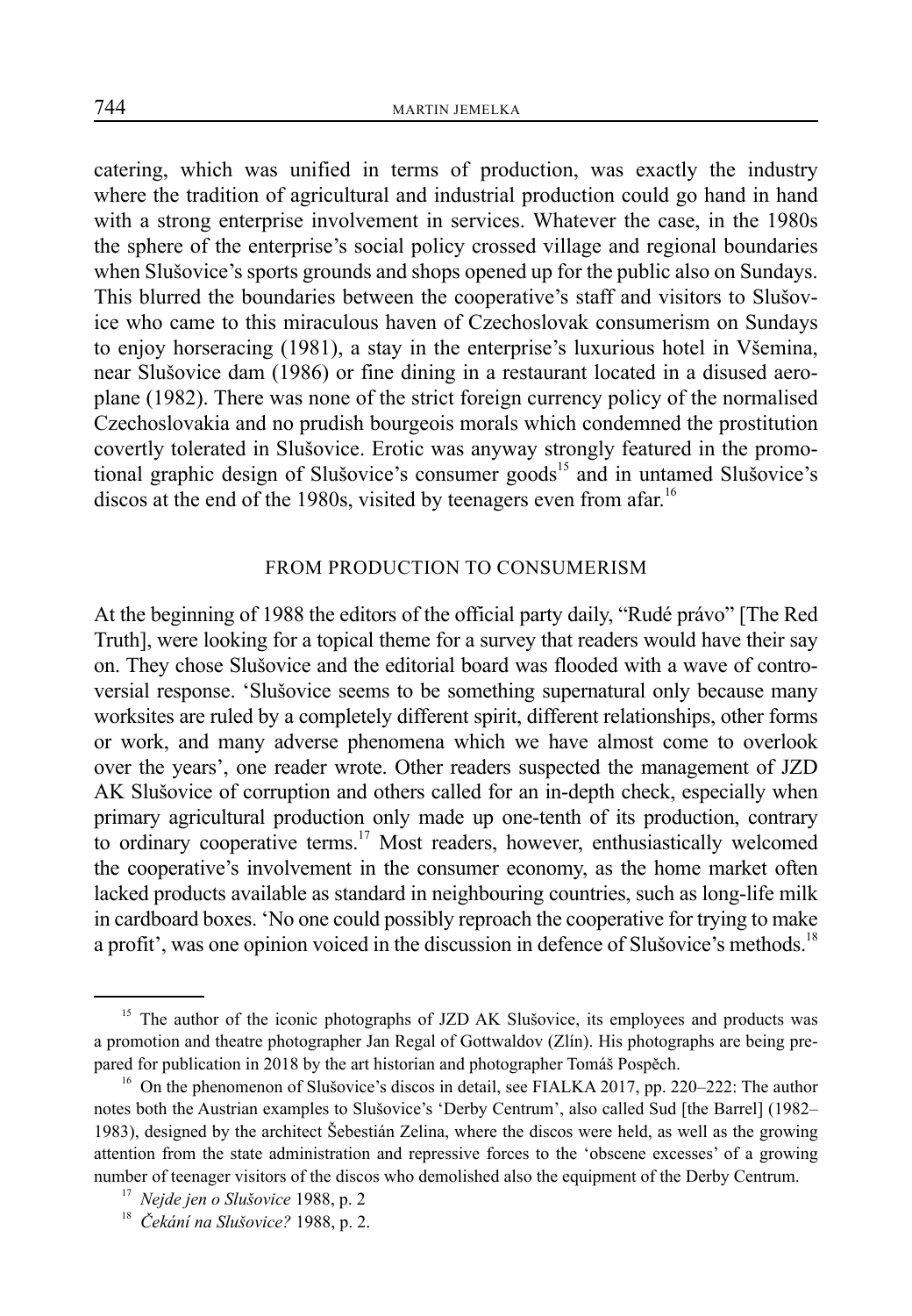While the annual reports of the enterprise and the growing number of professional as well as popularising publications on JZD AK Slušovice emphasized 'doing socialist business' in the biotechnologies and microelectronics segment,<sup>19</sup> the public was still more interested in Slušovice's rapidly expanding activities in services and the production of consumer goods. Their roots must be sought in the synergies of the company's social policy, horizontal concentration of production with many ancillary production programmes and the demand of the consumer economy. During the two decades from the end of the 1960s the enterprise's social policy had become so extensive that it began to self-confidently compete with the state monopoly in social care. Healthcare, pre-school and after-school education and catering and recreation of existing and former employees, including their families, reached point where the achievements of the enterprise's social policy became services and goods in great demand, extending far beyond the boundaries of Slušovice.<sup>20</sup> The ancillary production of unified construction cells facilitated the export of Slušovice's tertiary sphere in the form of small businesses, mostly in catering. And Czechoslovak society's voracious appetite for services and consumer goods quickly paved the way for Slušovice's products to expand into lucrative tourist destinations and economic segments in which the centrally planned economy had long been unsuccessful.<sup>21</sup>

As a natural outcome of Slušovice's expansion throughout the whole of Czechoslovakia, involving, for instance, the construction of unified motels and refreshment stalls, $^{22}$  there were competence conflicts affecting the highest echelons of the establishment, distrust on the part of some of the managerial staff of the competing cooperatives concerning the dynamics and methods of Slušovice's expansion and the chronic suspicion of bribery.<sup>23</sup> The consumer was not as much interested in Slušovice's methods as in its products, for which people began to travel across the country every Sunday at the end of the 1980s. A Sunday in Slušovice became the phenomenon of a consumer society of late-normalisation Czechoslovakia, a pilgrimage to witness a miracle and the achievements of socialist consumerism with many obligatory rituals. These included a visit to the Slušovice hippodrome, car races and, most

<sup>22</sup> *Trochu z jiné strany* 1988, p. 3: In 1988 only, JZD AK Slušovice realised 125 construction jobs in the whole Czechoslovakia, worth a total of 516 mil. CZK. 'Why not,', "Rude právo" judged, 'but only if that does not go against the agricultural production and actual mission of JZD.' This is how it followed up on the bitter critical attack in an older article published in 1986 which, in the sense of Husák's rejection of capitalist methods in Czechoslovak agriculture, pointed out that ancillary production, on which the economic success of JZD AK Slušovice was mostly based, was not allowed or supposed to abuse the considerably lower taxation rate compared to industrial production (*Povinnost* 1986, p. 4).

<sup>23</sup> ŠTROUGAL 2009, pp. 91–93: Lubomír Štrougal (\* 1924), in 1970–1988 the Prime Minister of the Czechoslovak Socialist Republic, was a supporter of Slušovice's management, certainly unlike President Gustáv Husák (1913–1991, in office in 1975–1989).

<sup>19</sup> TRNKA 1998, pp. 62–73.

<sup>20</sup> *Trochu z jiné strany* 1988, p. 3.

<sup>&</sup>lt;sup>21</sup> PRŮCHA 2009, pp. 920–929.<br><sup>22</sup> *Trochu z jiné strany* 1988 p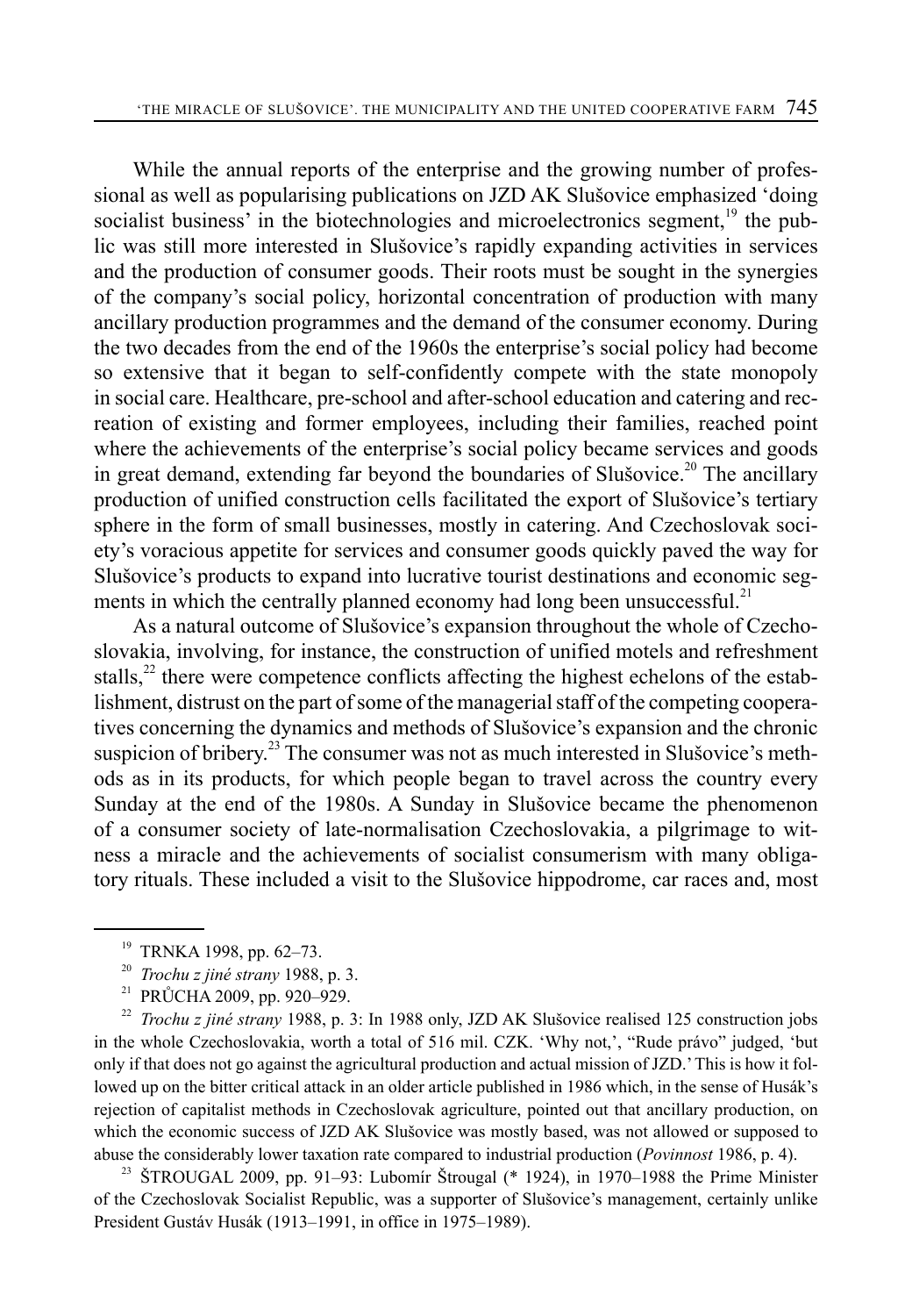importantly, a supermarket with modern counters, offering non-monetary payments through the enterprise's payment cards. On Sundays, on which all Czechoslovak shops were otherwise closed, there were endless queues at the counters of the shops in Slušovice, similar to those at the last refreshments stand. Licensed Pepsi and fast food specialties were an unforgettable gastronomic experience making up a Slušovice Sunday; western brands of clothing and electronic products were the craved-for trophy of a pilgrimage to Slušovice. It was nothing unusual for people to travel a distance of over one hundred kilometres to Slušovice at the end of the 1980s, all the more when JZD AK Slušovice began organising consumer tours<sup>24</sup> and for Slušovice's inhabitants the sale of refreshments was a lucrative source of extra income for the weekend.<sup>25</sup>

The influx of pilgrims to Slušovice's haven of Czechoslovak consumerism<sup>26</sup> placed a great strain on municipal and regional infrastructure and was also reflected in the quick and often chaotic architectural and urban transformation of the still prevalently countryside borough and landscape. A quarter of a century after the Slušovice frenzy had died down, many abandoned worksites and structures give an almost lunatic impression. This, in the opinion of the author, includes, for instance, a 4.5 km-long stretch of a four-lane regional road marked II/491 between Lípa and Lukov, which connects the outskirts of Slušovice with the main road I/49 in the direction of Otrokovice — Valašská Polanka. The 'Slušovice motorway', leading to nowhere, was built in 1986–1987 for 100 mil. CZK from the budget of the Agrocombine to mark the visit of the General Secretary of the Communist Party of the Soviet Union, Mikhail Gorbachev. Today's rate of traffic, only a fifth of that at the end of the 1980s, has turned some parts of the road into a car park.<sup>27</sup>

However, the whole of Slušovice was one big car park before 1989, a borough whose population continuously grew during the 1980s but at weekends was flooded by thousands of tourists and visitors.<sup>28</sup> The Slušovice horse races at the hippodrome were dominated by a huge grandstand with a big barrel,<sup>29</sup> and attracted up to 55 thousand visitors  $(1986)$ <sup>30</sup> Kilometres of queues tested the patience of locals, visitors and the traffic police, of course unless the VIPs used the enterprise's airport to visit the borough. It was abandoned after 1991, just like the plans to turn Slušovice into

<sup>&</sup>lt;sup>24</sup> "Naše cesta" 1989b: 'The great boom of JZD AK Slušovice made this village and its surroundings a destination for so many tours and excursions that visitor figures may dare to rival those of many historical and national sites.'

<sup>&</sup>lt;sup>25</sup> FIALKA 2017, p. 219.

<sup>&</sup>lt;sup>26</sup> It wasn't unusual at the end of the 1980s for pilgrims to stop in Slušovice with its consumer appeal at the weekend on their way back from Štípa or Hostýn .

<sup>&</sup>lt;sup>27</sup> Slušovická dálnice, online, accessed on 27 July 2018, available at http://zeleznicni.wbs.cz/Slusovicka- dalnice .html.

<sup>&</sup>lt;sup>28</sup> In 1970–1990 the population of Slušovice more than doubled, from 1369 (1970) to 2760 (1990).

<sup>29</sup> FIALKA 2017, p. 220.

<sup>&</sup>lt;sup>30</sup> "Naše cesta" 1986.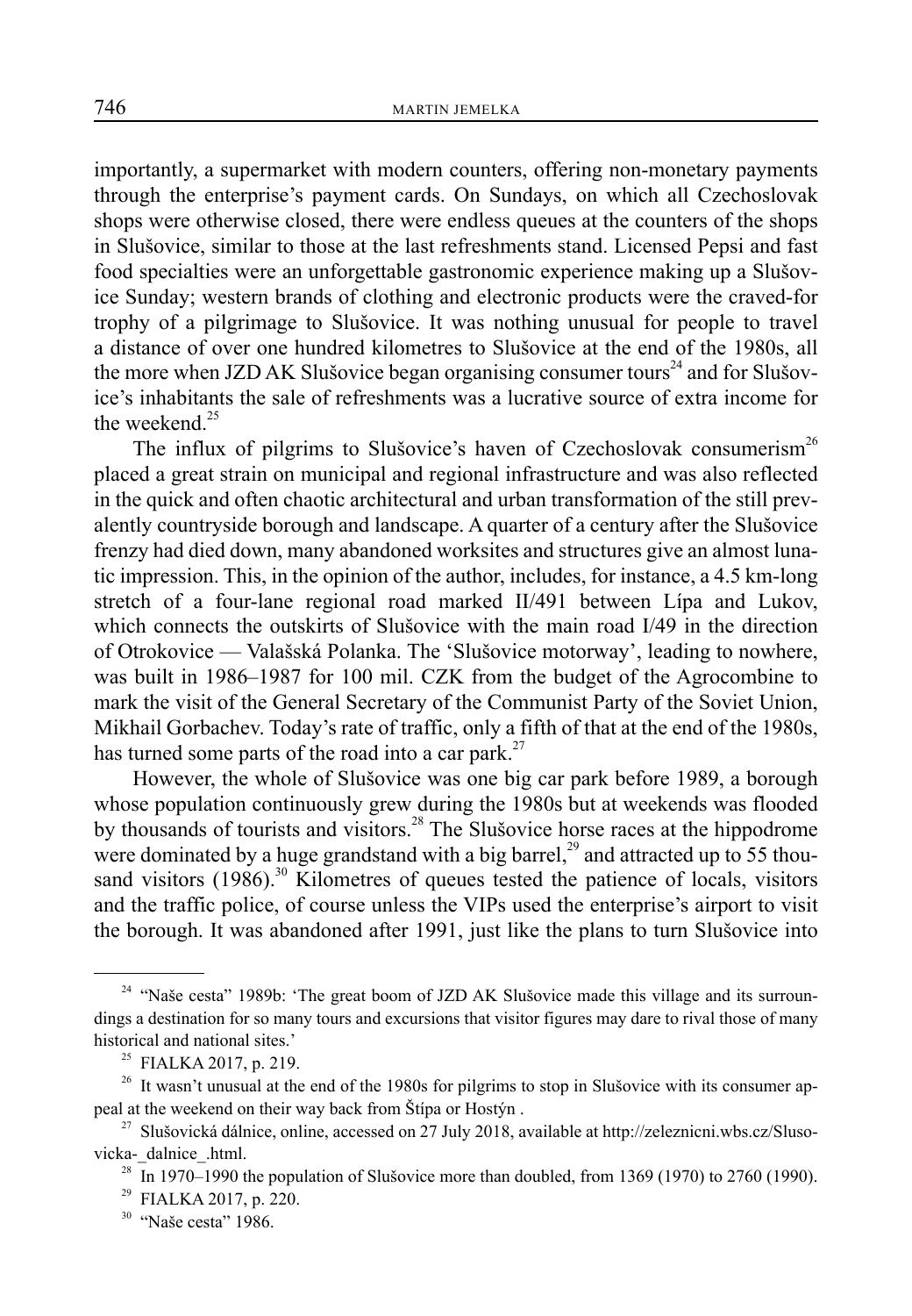a garden city with villa quarters. However, it maintained its administrative status of a town, to which it was belatedly promoted in 1996. At that time, it was more reminiscent of a hybrid village rather than the so-called governing borough (1976), with the infrastructure and ambitions of a medium-sized town.<sup>31</sup>

A job in Slušovice was highly sought-after at the end of the normalisation period. Everyone wanted to know someone among Slušovice's employees with their business and social benefits. On the one hand, employment in JZD AK Slušovice gave access to an above-standard and stratified system of financial and non-monetary remuneration, savings in the enterprise's bank or shopping in the Kvatro enterprise shops, whose range of goods could easily compete with the nationwide network of Tuzex shops, where western goods were available for foreign currency or Tuzex vouchers, called 'bon'.<sup>32</sup> The downside of the cooperative membership in Slušovice was the authoritative management of staff at strictly hierarchised de-concentrated worksites, headed by the charismatic chairman Čuba. Prohibition, transparent management and the 'once only!' principle went without saying, as did the heroic image of the founder generation of employees who stayed with the enterprise from the first years of Čuba's management. Unlimited access to the chairman and to a wide array of rewards and benefits confirmed their status as fellow cooperative members pioneers,<sup>33</sup> the key bearers of the collective identity, who faced deep disillusionment after 1991 from the break-up of JZD AK Slušovice and the deindustrialisation of the borough.

It was especially for these primary employees, with priority given to long-term employees, for whom the growing investments into the enterprise's social policy were designed. They were used as the most easily accessible way of saving capital. On the one hand, they cried out to be imitated by other Czechoslovak enterprises, while on the other they attracted commercialisation in the shape of a network of the enterprise's recreational facilities, led by hotels in Všemina and Prague. The hotel in Prague was to be built in 1988–1991 to cater to an anticipated 18 thousand guests a year, mostly fellow cooperative members. $34$  The investment was part of the enterprise's strategy to publicly legitimise the unprecedented entrepreneurial success of Slušovice's cooperative. Dynamic medialisation was at the same time supposed to detract attention from another issue, discussed in the nationwide media as well as by the enterprise's bodies of the Communist Party of Czechoslovakia. The enterprise's autonomous culture, focused on the ideologically neutral performance in the 1980s,

<sup>31</sup> FIALKA 2017, pp. 216–217.

<sup>&</sup>lt;sup>32</sup> On Tuzex, the Czech alternative to the Polish Pevex or East German Intershop, see GALLO 2003.

<sup>&</sup>lt;sup>33</sup> In 1980–1989 the average gross nominal wage in the Czechoslovak Socialist Republic rose from 2656 to 3170 Kčs, and in the mid-1980s it averaged some 2900 Kčs. In 1988, when the average gross wage in JZD AK Slušovice was 3288 Kčs, the average national gross nominal wage rose to 3095 Kčs, i.e. to 94.1% of Slušovice's average.

<sup>34</sup> *Postaví hotel* 1988, p. 2.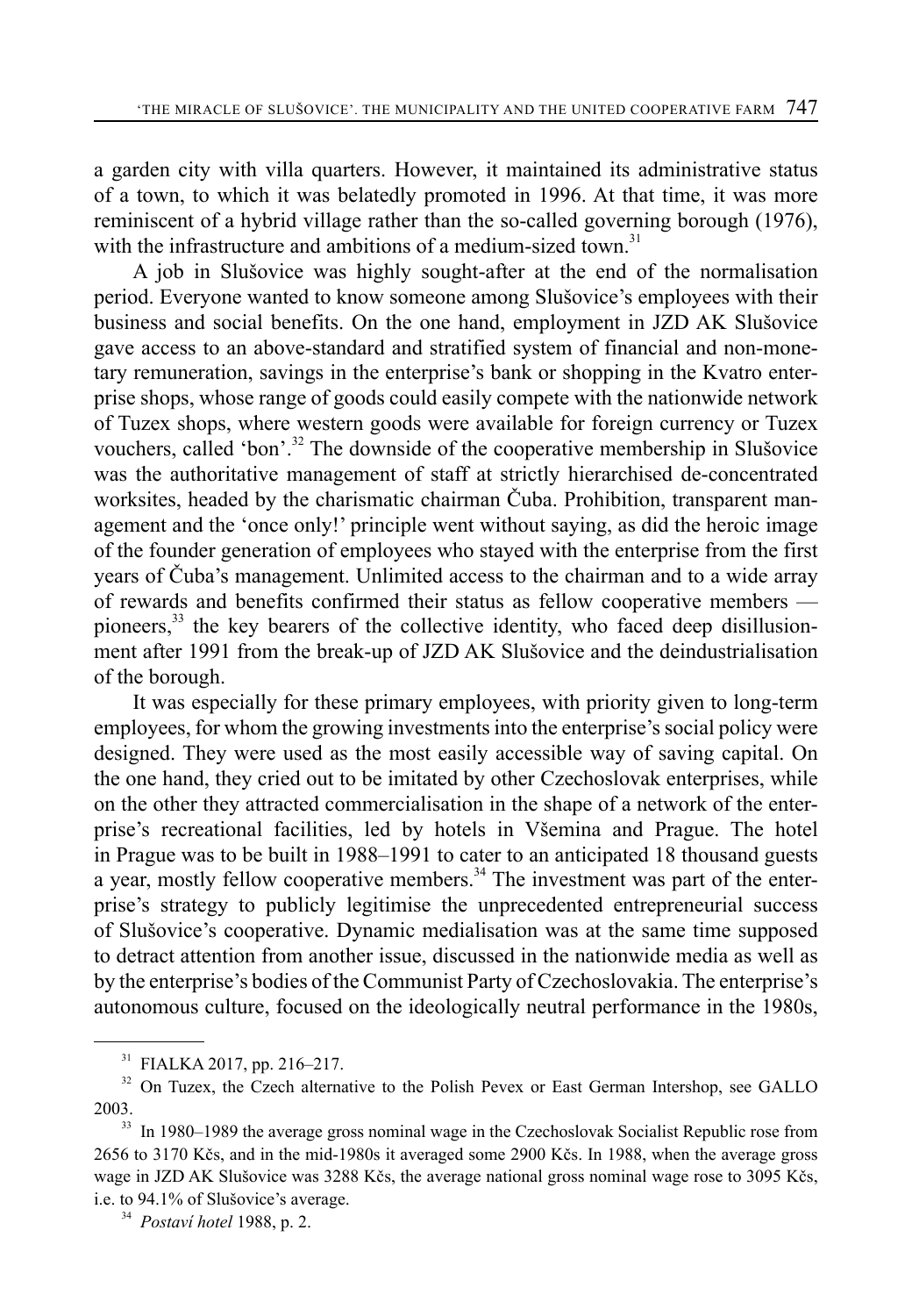the perestroika era, eliminated the influence of the Communist Party on the operations of the cooperative. Of a staff of 4000 in 1988, merely 650 (16.3%) were party members, the same figure as university graduates. Other employees showed minimum interest in party topics, especially at public party conferences. Slušovice's party circumstances were seen as problematic by the regional Communist Party committee as well as by its national bodies, who suggested that regional party conventions should be held actually in Slušovice.<sup>35</sup> But they were articulated by the enterprise itself, as its management became aware of the danger inherent in constantly underestimating party activities. The scarce numbers of Slušovice's party members were to be increased with what were mostly young workers and technicians, and new job applicants in general. This wasn't a low number — in 1988 alone, 700 new staff were hired out of 7500 applicants. After a six-month trial period, they received an average monthly pay of 3288 Kčs, or double that sum for elite cattle feeders, remuneration which far exceeded the Czechoslovak average in the late 1980s.<sup>36</sup>

## THE (UN)OFFICIAL MEDIA DISCOURSE BETWEEN THE CRITIQUE, GLORIFICATION AND PERSIFLAGE

JZD AK Slušovice began to frequently appear in the pages of the national press, headed by the "Rudé právo" daily, in the latter half of the 1970s. As the 1980s drew to a close, there was probably not a month when the name of JZD AK Slušovice did not pop up in "Rudé právo",<sup>37</sup> most often in connection with the state agricultural policy, the implementation of modern technologies in plant and animal production and, most importantly, in connection with the increasing everyday consumer demands of the Czechoslovak population, which was not easily saturated under the centrally planned economy scheme. Slušovice was most often used as a good example of a 'socialist entrepreneurial activity' and an economic unit which, besides its primary plant and animal production, also successfully focused on entire segments of consumer goods of which there was a shortage. The media image of Slušovice, on the one hand, was used as the example for other Czechoslovak cooperative farms.<sup>38</sup> On the other hand, newspaper articles began to appear more and more in the 1980s criticising the non-standard economic practice and the discrepancy between Slušovice's market-economy methods and the proclaimed principles of the Czechoslovak state economy.<sup>39</sup> This continued even after 1987 when, in the era of the upcoming

<sup>35</sup> *Řídicí činnost společně* 1988, p. 2.

<sup>36</sup> *Řídicí činnost společně* 1988, p. 2; *Když nestačí* 1989, p. 3; *Trochu z jiné strany* 1988, p. 3.

<sup>&</sup>lt;sup>37</sup> In the latter half of the 1980s, besides short news articles, there were some ten extensive articles per year in "Rudé právo", which dealt with some of Slušovice's more common topics.

 $38$  ŠTROUGAL 2009, pp. 91–93.

<sup>39</sup> *Povinnost* 1986, p. 4 ff.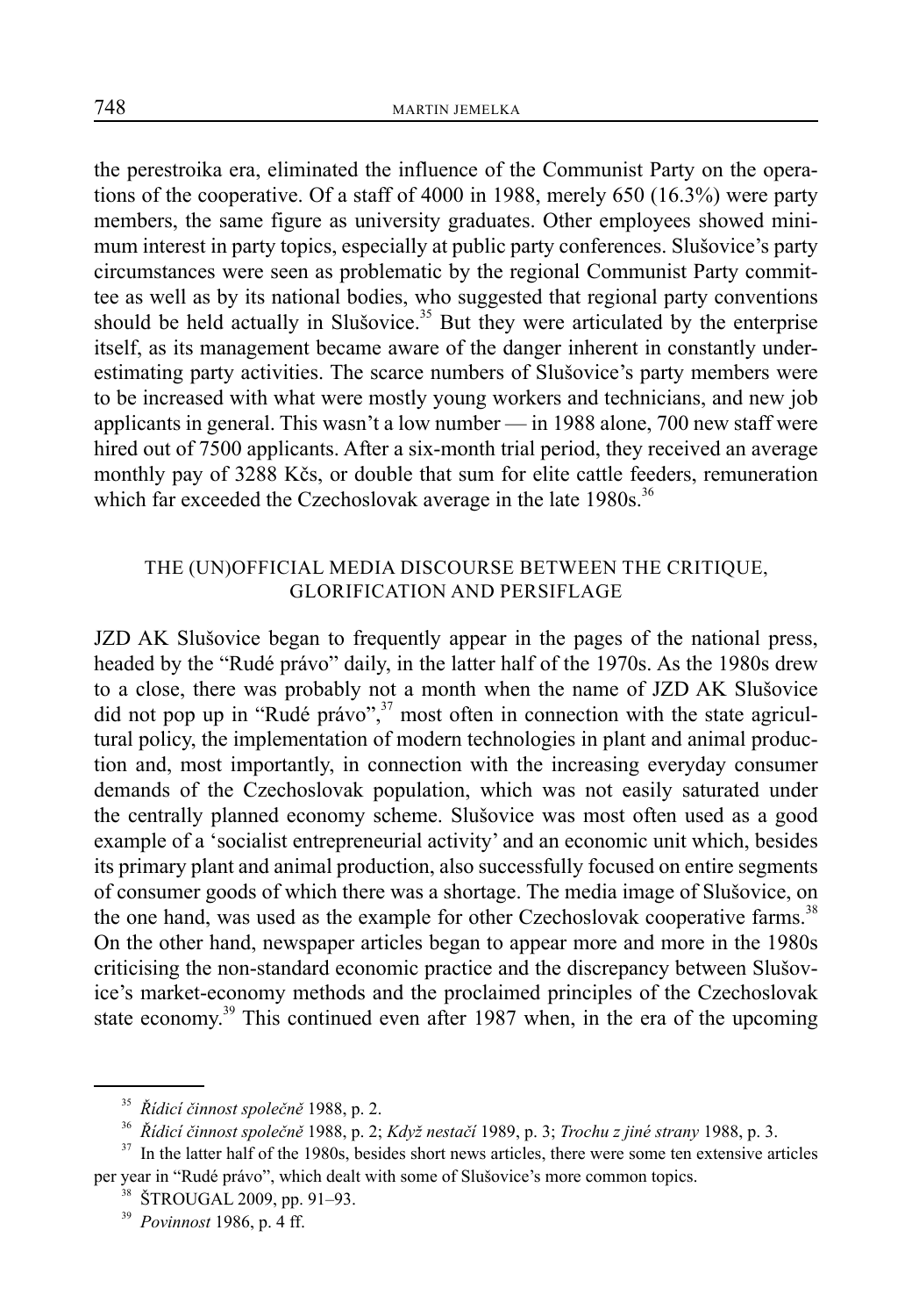Czechoslovak perestroika, Slušovice began to be mentioned more often also by some of the highest-ranking representatives of the normalisation establishment.

Therefore when a critical article was published in "Rudé právo" in February 1982, ascribing the increasing injury rate in agriculture to the recently completed mechanisation of farming, "Rudé právo" gave the good example of a solution to the healthcare issue of a cooperative in Třinec, North Moravia, located near the Czech-Polish border, which had its own public healthcare office and spa, but it would not be "Rudé právo" if it did not also mention a similarly exemplary situation in JZD Slušovice.<sup> $40$ </sup> Just four years later, JZD Slušovice was denounced for circumventing the homologation process in the production of farming machinery that was marketed in contravention of the production standards.<sup> $41$ </sup> The shift in the official media discourse towards more consistent criticism of the circumstances in Slušovice was apparently linked with the address by President Gustáv Husák who, at the 15<sup>th</sup> convention of the Communist Party of Czechoslovakia in September 1985, decidedly rejected any forms of economic liberalisation through the implementation of pro-market mechanisms. The road to a stronger economy was apparently supposed to involve improving the centrally planned national economy scheme, $42$  which was contradictory to the actual situation in Slušovice, whose official media discourse oscillated between critique of economic methods and the glorification of the results achieved. The media discourse at the national level obviously involved the cooperative itself, which was used by the mass media to present the achieved results and as an apology for the organisational and production strategies. A separate topic was the publication of a prestigious enterprise magazine entitled "Naše cesta" [Our Way], blurring the boundaries between enterprise and local periodical and a sought-after regional social journal.

In the 1980s the phenomenon of JZD Slušovice obviously found its way into mass culture,<sup>43</sup> including Czechoslovak cinematography, which oscillated between critique on the one hand and persiflage on the other. When the bawdy comedy *Slunce, seno, jahody* [*Sun, Hay and Strawberries*], scripted by Zdeněk Troška (\*1953) and Petr Markov (\*1945), opened in Czechoslovak cinemas on 1 September 1984 after the censors had insisted on at least 15 minutes being cut and had banned an official premiere screening, the public immediately understood that the setting of the South Bohemian village of Hoštice, near Bavorov, and the story of the movie was remarkably similar to the media image of Slušovice as spread by the official media. The movie was in fact shot in the summer of 1982 based on Troška's older school-time screenplay entitled *Ta naše vesnička česká* [*This Little Czech Village of Ours*]; however, it became topical for viewers only through comparison with the ubiquity of Slušovice in the media and people's idea of what it was really like in Slušovice.

<sup>40</sup> *Proti úrazům* 1982, p. 5.

<sup>41</sup> *Co se stroji* 1986, p. 3.

<sup>42</sup> *Soustavně zdokonalovat* 1985, p. 3.

Systematically for the first time FIALKA 2017, pp. 211–230.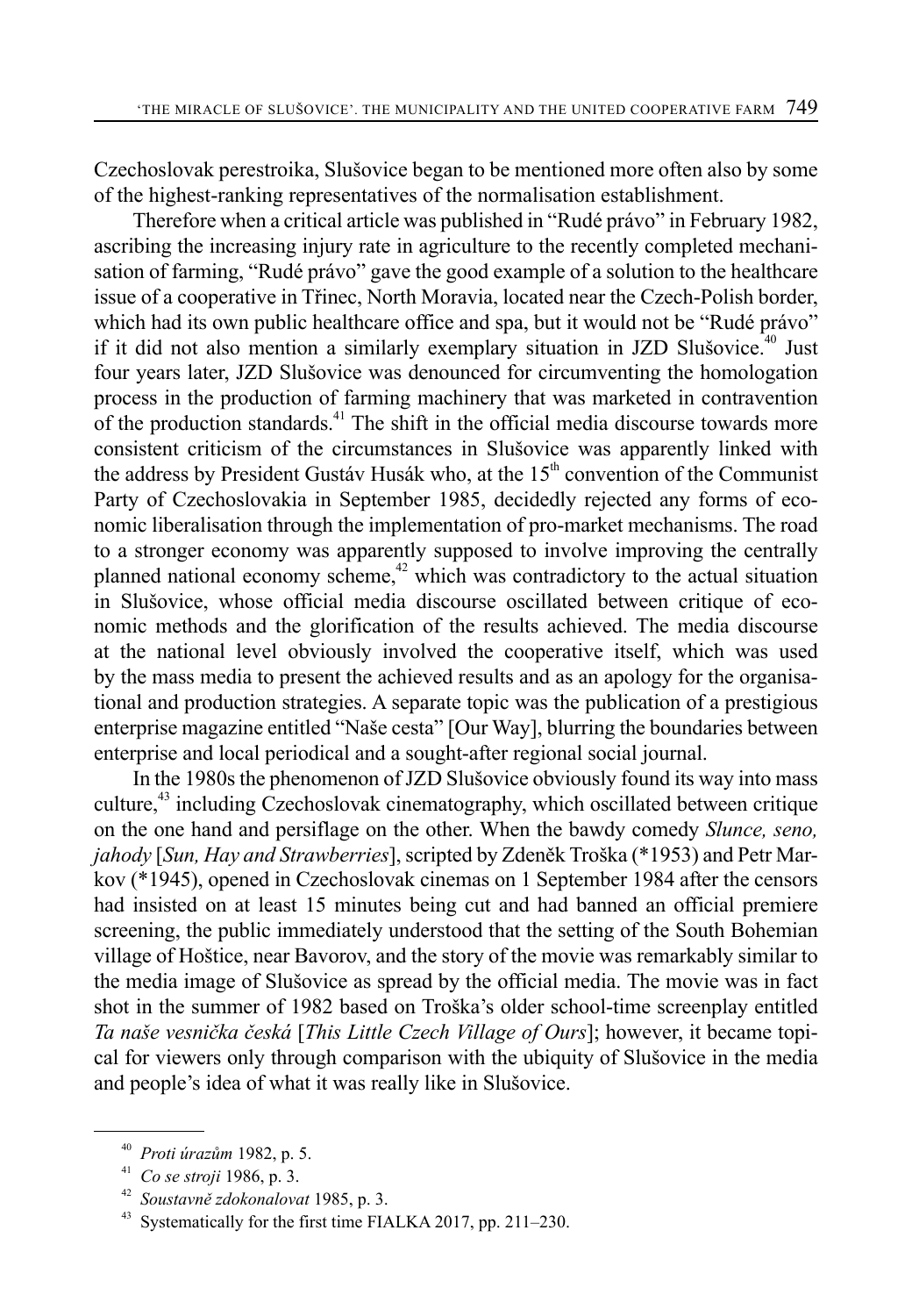The South-Bohemian movie village scenery, paradoxically blurring the boundaries between the traditional countryside world and contemporary consumer society, provided a setting in which the story unfolds of Plánička, a young university student who comes to a remote cooperative to do the practical part of his graduation paper at an agricultural university, depicted as an experiment entitled *Dojivost krav v závislosti na kultuře prostředí* [*Milk Yield in Relation to the Culture of Environment*]. Although in Troška's comedy, still the number one box office Czechoslovak hit of the 1980s, there is no explicit mention of Slušovice, the 'miracle experiment' carried out by the son of the chairman of the Regional Agricultural Office and the unconventional methods used on the dairy cattle to improve efficiency, involving listening to various genres of recorded music, only underline the Slušovice connotations, for instance the use of electronic devices in connection with animal production. This is all the more true when the miraculous side of Plánička's method is accentuated by the fact that due to the cooperative's farmers' lack of faith, it was not a cooperative cow that became the primary subject of the experiment but a parochial cow. Five years later, on 1 July 1989, the sequel to the successful comedy entitled *Slunce, seno a pár facek* [*Sun, Hay and a Few Slaps*] was premiered, in which JZD AK Slušovice is actually referred to in the dialogues of the acting characters, who were authentic rural non-actors. By the end of 1989 the movie had been seen by 3 791 000 people, beating box office hits such as *Out of Africa*, *Dirty Dancing* and I*ndiana Jones*  and the Temple of Doom.<sup>44</sup> Evaluation of Troška's trilogy, completed in 1991 with the last part entitled *Slunce, seno a erotika* [*Sun, Hay and Erotica*], which parodied the transformation-period ambivalence of the Czechoslovak situation in the early 1990s, also seems to reflect the ambivalent approach of Czech society to the peak of the normalisation period and its symbols, dominated by the 'Slušovice miracle'.

While the Slušovice topos was only implicitly present in Troška's successful comedies, the feature movie *Hauři* [*The Reckless*] by the Slovak director Július Matula (\*1943) expressed it in an explicit way, for instance by the eventually unfulfilled intention to shoot a film about a young structural designer who moves from Prague to find a more meaningful job in a renowned rural cooperative, using Slušovice itself as the actual setting. Following objections by the management of the Slušovice cooperative, who were unhappy with the critical impression of the screenplay, the setting was replaced by the South Moravia wine cooperative in Blatnice pod Svatým Antonínkem, some 40 km from Slušovice. While in Troška's comedy, JZD AK Slušovice played a supporting role as a mocked miraculous example, in Matula's *Hauři* the modern technological setting gave the opportunity to develop the generational conflict which the functioning of JZD AK Slušovice brought about at the local, regional and nationwide level. In the movie, this conflict is expressed by the bond between the young designer and the old chairman, one of the generation of cooperative founders, who are faced by the technocratic middle generation working dogmati-

<sup>44</sup> FIALA 1991, pp. 10–11.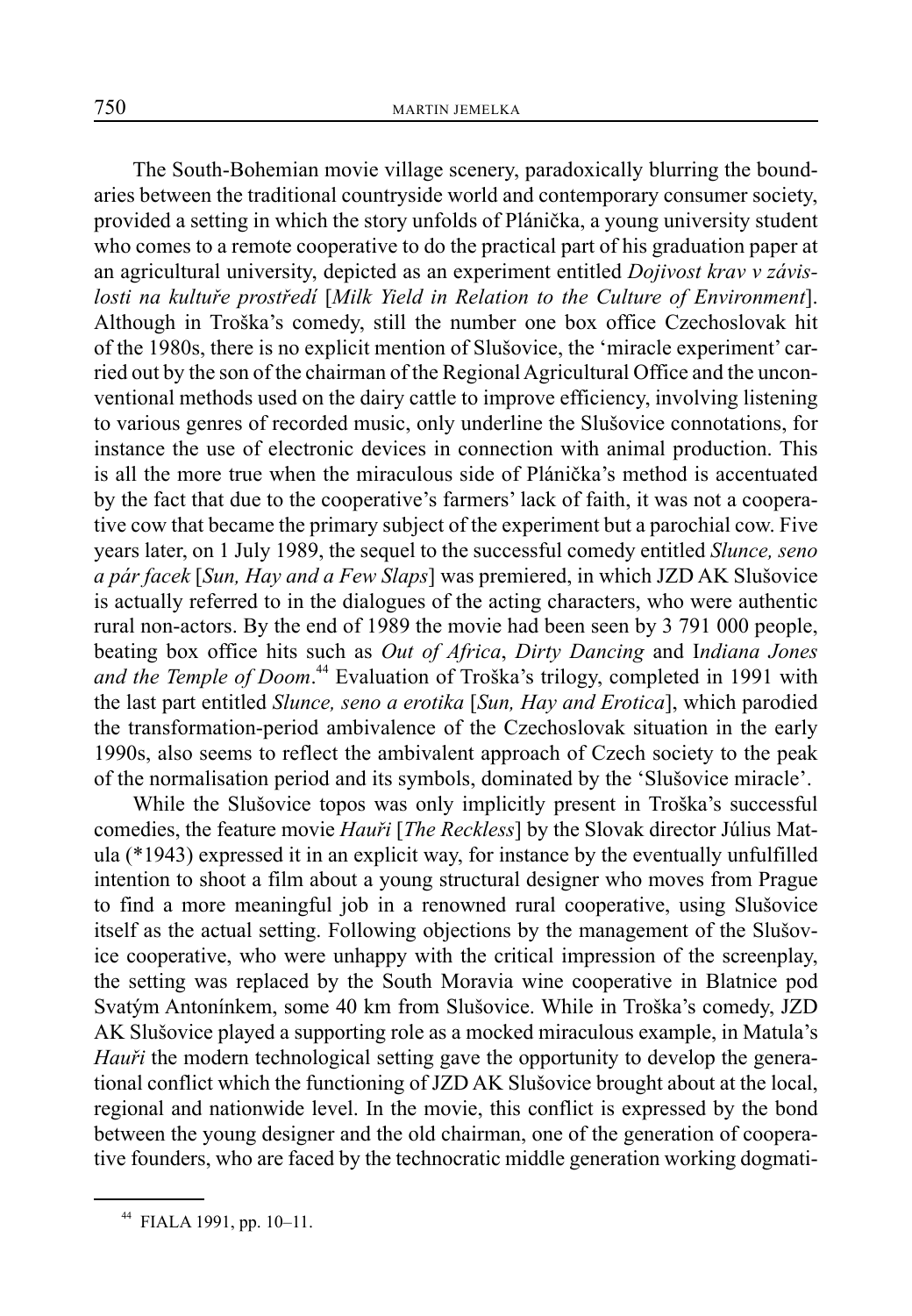cally within the bounds of the law and oscillating between cynicism and conjunctural opportunism.

Acceptance of Matula's movie was controversial both by the Barrandov studio censors and by viewers, who eventually praised the acting of the young stars, led by the actor Marek Vašut, and the erotic scenes reflecting the looser sexual morals of the 1980s. The critical view of the phenomenon of JZD Slušovice was thus abandoned. The filmmakers used Slušovice's setting rather to present people's contrasting fates on the screen. It is all the more paradoxical that the movie, which premiered in January 1988, was planned as Czechoslovak cinematography's contribution to the  $40<sup>th</sup>$  anniversary of the seizure of power by the Communists in February 1948.<sup>45</sup>

However, the phenomenon of Slušovice kept the unofficial discourse occupied most of all. As an example, a popular 1980s folk duo, Miroslav Paleček and Michael Janík, composed a song<sup>46</sup> entitled *Slušovická romance* [*Slušovice Romance*] and premiered it most probably at Prague's A-klub students' club at the Podolí dormitory on 14 May 1984. A very popular folk song in its time, there are at least two versions of its lyrics as a result of the censors. Both versions use the ironising fable of the admirable JZD Slušovice, the bastion of western consumerism, which is barely rivalled by the casinos of Monte Carlo, Liverpool racetrack and the renowned slivovice drink from Vizovice, which pales in comparison with the introduction of Slušovice whiskey.<sup>47</sup> While the original version of the lyrics was stripped by the censors to get rid of any mention of western espionage agents crawling around Slušovice and freeto-buy foreign currencies, the younger official version mentions, without actually naming, the entrepreneur Tomáš Baťa (1876–1932) and concludes with an apotheosis of Slušovice's entrepreneurial plans with eugenic and cosmic ambition. The last verse, however, is dedicated to Moscow and the dissemination of Burda, the German fashion magazine, to Soviet readers.<sup>48</sup> Whatever was mentioned indirectly and with caution in the official discourse, be it the daily press or cinematography, is expressed in this song under the openness of a normalisation subculture: the foreign currency black market, a developed sense for self-presentation, shadowing even the official

<sup>45</sup> SLINTÁK 2012, pp. 42–54.

<sup>&</sup>lt;sup>46</sup> MLÁDEK 1977: Perhaps the first time JZD AK Slušovice was indirectly mentioned in a song was in one of the most popular Czechoslovak hits of the 1970s, a dixieland song called *Jožin z bažin*  [*Joey, the Swamp Monster*] (1977) by the Czech hitmaker Ivan Mládek (\*1946).

 $47$  SLADKOWSKI 2014, pp. 9–28, 149–182: Besides the national enterprise Svit (Baťa until 1948) in Gottwaldov (now again Zlín), the Czechoslovak shoemaking metropolis, and JZD AK Slušovice, undoubtedly the most well-known industrial enterprise in the district of Gottwaldov at the end of the state socialism era was the state enterprise Rudolf Jelínek, following the tradition of the Jewish company Jelínek (1894), nationalised in 1948, which produced high quality distillates from the end of the  $19<sup>th</sup>$ century, with the most prominent being a (kosher) plum brandy (slivovice) from plums grown in the Valašsko region. The tradition of producing fruit distillates in Vizovice dates back to at least 1585.

<sup>48</sup> PALEČEK, JANÍK 1984.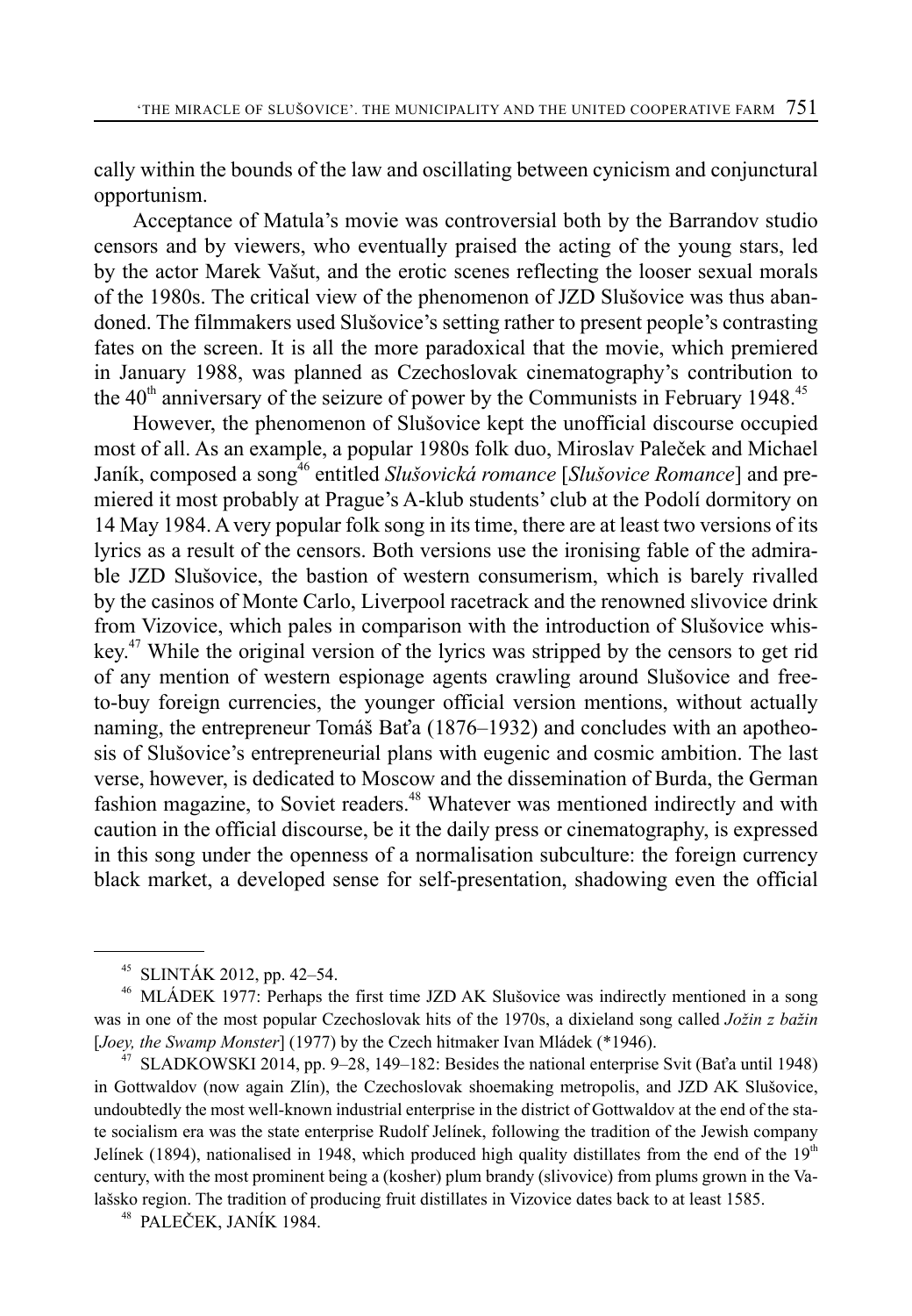governmental and party circles, the clientelism and nepotism were an integral part of Slušovice's reality in the unofficial discourse.

While unofficial media discourse was rife with speculation over the roots of the 'Slušovice miracle' and the official media more and more often criticised the controversy of Slušovice's method of 'socialist entrepreneurial activity', Slušovice itself was given a chance to present itself almost live, in the popular TV contest entitled *Jedeme dál* [*Rolling On*] in 1988, where pop stars challenged the team of selected Slušovice staff. In what was prevalently a western movie setting, Slušovice was presented as a village with modern architecture, infrastructure, agricultural and industrial production, as an exemplary socialist cooperative unit in which the traditional differences between the town and village blur in favour of the hybrid socialist consumerism culture. The TV show brought people to Slušovice through the screen, including those who had never been there. This was in fact the first time the show was shot in the countryside, not in a town.<sup>49</sup>

\*

In the first half of 1991 the mass media was again full of Slušovice, including the foreign media. At the end of June, the investigating detective of the Zlín police, captain Alexej Žák (\*1955), fled into exile in Switzerland, fearing for his life after being withdrawn from the investigation into a multi-million-crown fraud of Slušovice's management in April 1991. He communicated with the Czechoslovak public, as well as with President Václav Havel (1936–2011), through the Swiss press (*Weltwoche*), which tried to summarise Czechoslovakia's complicated post-November stories for western readers, taking the story of the Slušovice case as the cornerstone. It highlighted the role of the cooperative information centre<sup>50</sup> in gathering and evaluating information from home and foreign sources, the preparation of JZD AK Slušovice for the transition to the market economy long before the events of November 1989 and the lightning-fast conversion of the de-concentrated business units into stock businesses at the end of 1989 and the beginning of 1990. Most importantly, however, it emphasized the attention paid to JZD AK Slušovice by the post-November establishment, in Parliament,<sup>51</sup> the government<sup>52</sup> and in the President's office.

52 TRNKA 1998, p. 126: On 29 April 1991 Minister of the Interior Ján Langoš (1946–2006) attacked JZD AK Slušovice at the session of the Landowners' Association of the Czech Republic, as its prosperity was, according to Langoš, based on cooperation between the Russian KGB and the Czechoslovak State Security.

<sup>49</sup> FIALKA 2017, pp. 222–225.

<sup>&</sup>lt;sup>50</sup> TRNKA 1998, pp. 54–56.

<sup>&</sup>lt;sup>51</sup> TRNKA 1998, pp. 131–132: At the beginning of March 1990, the nationwide media published the first reports of the conversions into joint stocks in JZD AK Slušovice. Less than two months later, at the joint session of the House of the People and House of the Nations, the first of the interpellations was issued, raising concerns about the seizure of power over Czechoslovak agriculture by the criminalised Slušovice structures.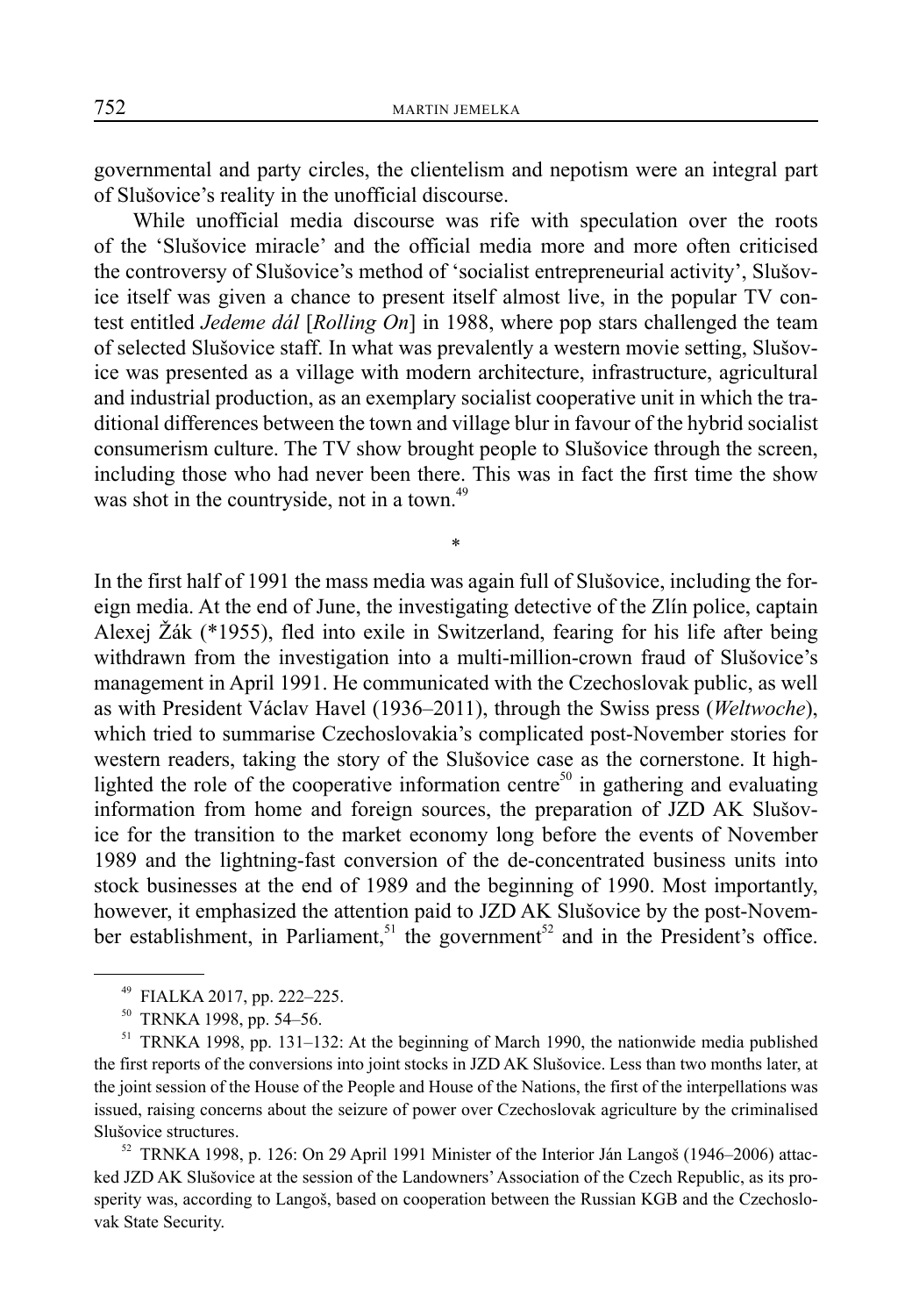President Václav Havel repeatedly condemned Slušovice, for the last time in front of tens of thousands of people gathered in Wenceslas Square in Prague on 21 August 1990, the  $22<sup>nd</sup>$  anniversary of the occupation of Czechoslovakia by the Warsaw Pact armies.<sup>53</sup> One day later, František Čuba resigned from the management of JZD AK Slušovice.<sup>54</sup> While Čuba explained his resignation as a consequence of a concentrated attack on him in person, the media portrayed his resignation as justification for the investigation into the Slušovice complex, which faced a series of lawsuits in the first half of 1991.<sup>55</sup> In the middle of 1991 the public was completely lost in the maze of Slušovice's media (mis)interpretations. However, a more important up-to-date issue affecting the whole society then occurred — the breaking apart of the joint Czech and Slovak state as of 31 December 1991.

The glamour and appeal of the 'Slušovice miracle' faded surprisingly quickly after the events of November 1989. The rapid emergence of the market economy, so-called small and large privatisation projects and the conversion of hundreds of small businesses into joint stocks, the disintegration of which was facilitated by the de-concentrated character of Slušovice's entrepreneurial activities, made JZD AK Slušovice lose experts, experienced managers and pro-active employees. They formed into a multitude of pioneers of post-November capitalism. The cooperative swirled between the lasting authoritative management style and the loud calls for its democratisation. As an accompanying phenomenon of the conflict, there was a sharp decline in working morals and performance, high staff fluctuation and eventually the disintegration of its stable labour core.<sup>56</sup> Their flair of exceptionality was also lost by Slušovice's stalls and havens of consumerism. Often imitating Slušovice's patterns, including the graphic package, they began to appear throughout the country. They lost the hallmark of a forbidden fruit when Slušovice discos and exchanges moved to the regional capital Zlín and ceased to be lucrative, when Czechoslovak

<sup>&</sup>lt;sup>53</sup> 'Over our factories, agricultural combines and most diverse enterprises, there float vast clouds of useless directorates and inept bureaucrats. Foreign trade companies parasitize on production, selling goods that the manufacturing companies could sell better and quicker on their own. Behind all of this are the tentacles of invisible mafias trying to make a buck with property that does not belong to them, establish suspicious joint stock companies and look for ways to safely stash away their ill-gotten capital. The extremely dark veins of Slušovice creep inconspicuously throughout our entire food industry', said Václav Havel, according to whom Slušovice was a symbol of the late-normalisation economic mafia (Address of President of the Czech and Slovak Federative Republic on the anniversary of occupation of Czechoslovakia by the armies of five countries of the Warsaw Pact, Prague, Wenceslas Square, 21 August 1990, online, accessed on 27 July 2018, available at http://vaclavhavel.cz/showtrans.php?cat=projevy&val=300\_projevy.html&typ=HTML).

<sup>54</sup> TRNKA 1998, pp. 107, 122–123, 134, 148.

<sup>55</sup> TRNKA 1998, p. 137: On 22 February 1991 the first of a series of criminal charges was filed which accused the management of JZD AK Slušovice from falsifying its financial results, abuse of cooperative property to create private joint stock companies, theft of property and other economic crimes.

<sup>56</sup> TRNKA 1998, pp. 147–149.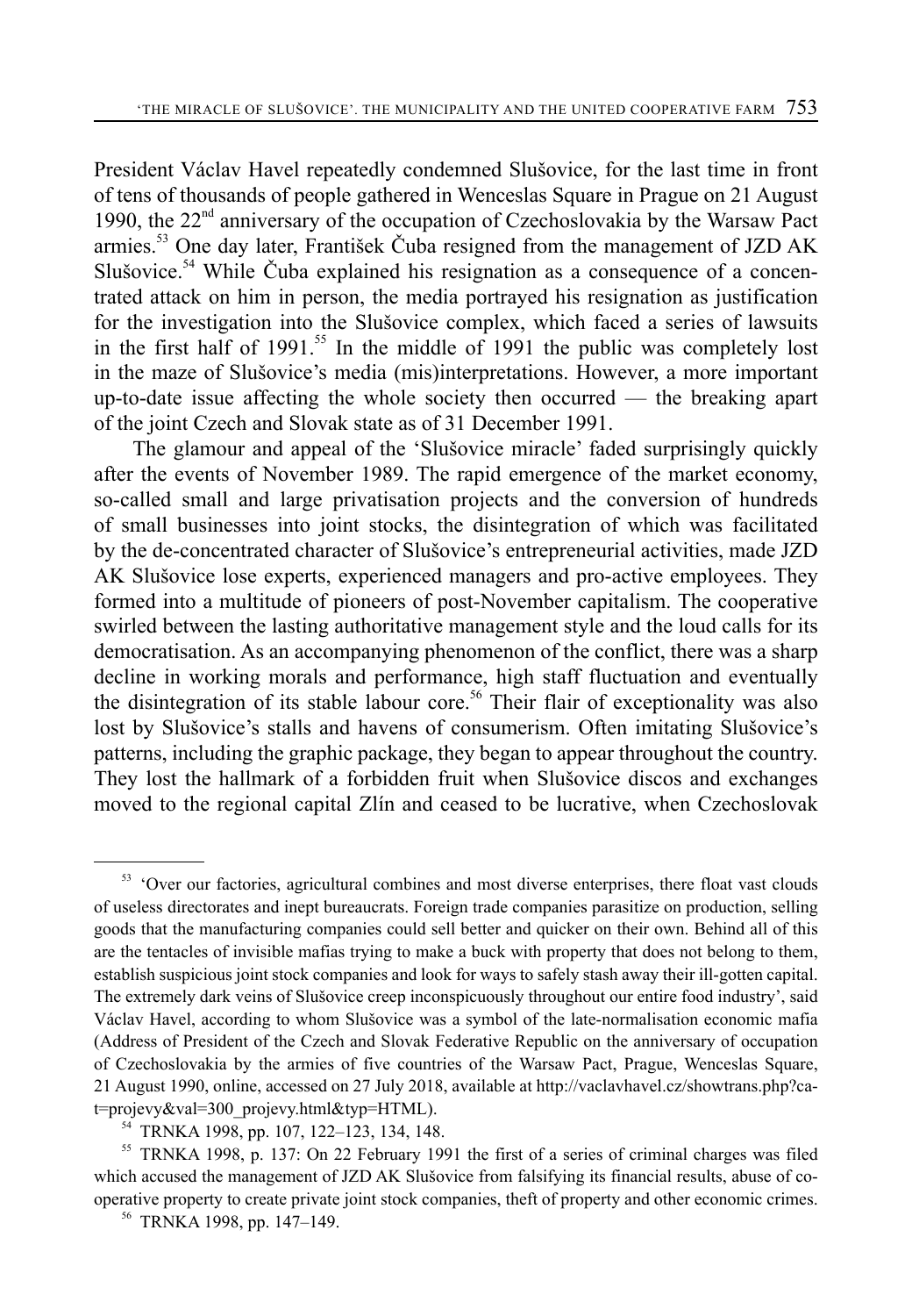consumers went across the borders for western brands of consumer goods as early as at Christmas 1989. The western distributors, faced with uncertainty over the future state of affairs, preferred to bypass their Slušovice contacts and placed their goods on the Czechoslovak market without their Slušovice intermediaries.

The fate of the 'Slušovice miracle' was eventually decided by the mass media which, to a considerable extent, had helped to create it, and argued about its origins, successes and opportunities to imitate it from the end of the 1970s. The Slušovice race track and motorway were becoming overgrown with grass in the mid-1990s; while Slušovice's top management turned their back on the post-November establishment, ordinary cooperative members shared the castaway aftertaste of unacknowledged inhabitants of a village once always present in the media, and the Czechoslovak public, burdened with the economic recession in 1997–1999, was re-evaluating its attitude to the market economy.<sup>57</sup> However, the vision of the 'Slušovice miracle' regularly reappeared as a specific Czechoslovak symbiosis of socialism and market economy, as ghostly as the illusion of Czechoslovak socialism with a human face before the 1968 August occupation. Slušovice is still a milestone and a point of contention in modern Czechoslovak history. All the more so, when František Čuba, the former chairman of JZD AK Slušovice, was elected Senator in the 2014 elections and accepted the post as agricultural advisor to President Miloš Zeman. Slušovice's controversies are therefore revived even today, when the 'Slušovice miracle' still remains a tool to legitimise the smooth transition of the consumer society from the late state socialism era into the early post-November liberal market.

#### SOURCES, STUDIES, MONOGRAPHS AND OTHER MATERIALS USED IN THE TEXT

*40 let* 1989 = *40 let JZD — Agrokombinát Slušovice*, Slušovice 1989

- *Co se stroji* 1986 = *Co se stroji bez puncu? Na plýtvání "nemáme"* [What to Do with Unmarked Machines? We 'Can't Afford' to Waste], "Rudé právo", LXVI, 12 June 1986, 136
- *Čekání na Slušovice?* 1988 = *Čekání na Slušovice?* [Waiting for Slušovice?], "Rudé právo", LXVIII, 24 October 1988, 251
- ČUBA, DIVILA 1989 = František Čuba, Emil Divila, *Cesty k prosperitě: JZD Agrokombinát Slušovice*, Praha 1989
- *Družstva a přestavba* 1989 = *Družstva a přestavba hospodářského mechanismu: mezinárodní konference k 40. výročí JZD* [Cooperatives and Transformation of Economic Mechanism: International Conference on  $40<sup>th</sup>$  Anniversary of the JZD's], "Rudé parvo", LXIX, 25 May 1989, 121
- FIALA 1991 = Richard Fiala, *Jak dopadly v kinech*, "Zpravodaj Lucernafilmu", I, 1991, 5, pp. 10–11

<sup>57</sup> ŽÍDEK 2006, pp. 81–104, 113–118.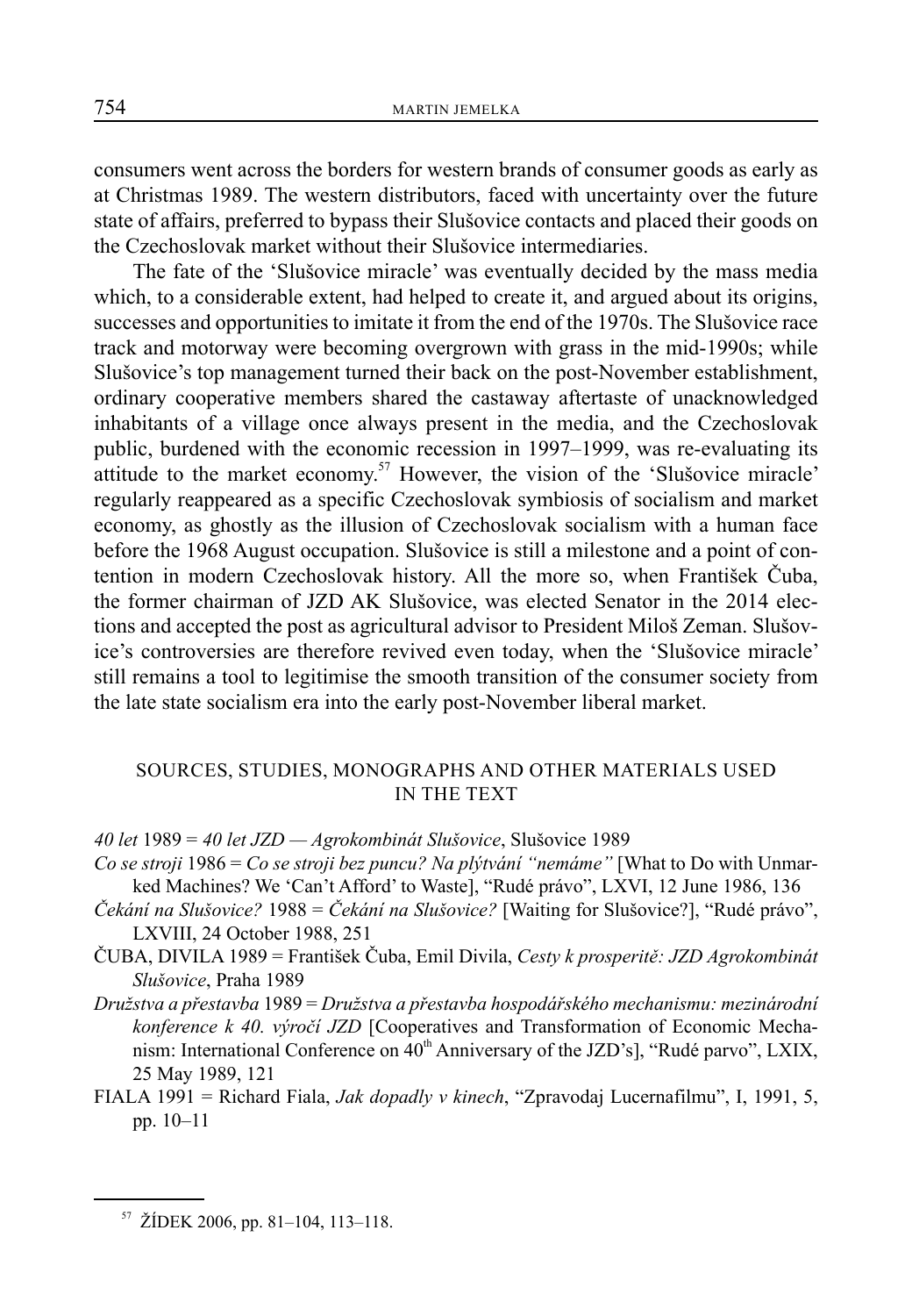- FIALKA 2017 = Jiří Fialka, *The role of popular culture in rural-to-urban transformation contributing to the "Slušovice miracle"*, "Urban People / Lidé města", XIX, 2017, 2, pp. 211–230
- GALLO 2003 = Roman Gallo, *Bony zanikly. Džíny přežily, ale pro Tuzex to byl smrtící úder*, "Hospodářské noviny", 30 June 2003
- HURT 1985 = Robert Hurt, *Dějiny Slušovic*, Slušovice 1985
- *Když nestačí* 1989 = *Když nestačí vlastní síly* [When One's Own Labour Force Isn't Enough], "Rudé právo", LXIX, 7 January 1989, 7
- MLÁDEK 1977 = Ivan Mládek, *Jožin z bažin*, 1977 (online: https://www.youtube.com/watch?v=S3tG1X5ewAg)
- "Naše cesta" 1986 = "Naše cesta", Slušovice, JZD AK Slušovice, VIII, 1986, 77

"Naše cesta" 1989a = "Naše cesta", Slušovice, JZD AK Slušovice, XI, 1989, 30

"Naše cesta" 1989b = "Naše cesta", Slušovice, JZD AK Slušovice, XI, 1989, 43

- *Nejde jen o Slušovice* 1988 = *Nejde jen o Slušovice* [It's Not Only about Slušovice], "Haló sobota", LX, 6 February 1988, 5
- PALEČEK, JANÍK 1984 = Miroslav Paleček, Michael Janík, *Slušovice*, 1984 (online: https:// www.youtube.com/watch?v=55bIMBuembE)
- *Postaví hotel* 1988 = *Postaví hotel v Praze* [A Hotel Is To Be Built in Prague], "Rudé právo", LXVIII, 5 April 1988, 79
- *Povinnost* 1986 = *Povinnost, dobrá vůle, nebo kšeft?* [Duty, Good Will or a Dirty Bargain?], "Rudé právo", LXVIII, 24 February 1986
- PROCHÁZKOVÁ 2009 = Bára Procházková, *Sedm let slušovického počítačového undergroundu*, "Respekt", 28 September 2009 (online: https://www.respekt.cz/tydenik/2009/40/zrod-kapitalismu-czech-made)
- *Projev prezidenta ČSFR* 1990 = *Projev prezidenta ČSFR Václava Havla k výročí okupace Československa vojsky pěti zemí Varšavského paktu*, Praha, Václavské náměstí, 21. srpna 1990, (online: http://vaclavhavel.cz/showtrans.php?cat=projevy&val=300 projevy.html&typ=HTML)
- *Proti úrazům* 1982 = *Proti úrazům a nemocím: péče o zdraví družstevních rolníků* [Fighting Injuries and Diseases: Care for the Health of Cooperative Farmers], "Rudé právo", LXII, 10 February 1982, 34
- PRŮCHA 2009 = Václav Průcha et all, *Hospodářské a sociální dějiny Československa 1918– 1992, 2. díl, období 1945–1992*, Brno 2009
- *Řídicí činnost* 1988 = *Řídicí činnost společně s ideologickým působením* [Managerial Activities Jointly with Ideological Influence], "Rudé právo", LXVIII, 24 November 1988, 277
- SLADKOWSKI 2014 = Marcel Sladkowski, *Království slivovice: osudy palírníků a palíren ve Vizovicích*, Vizovice 2014
- SLINTÁK 2012 = Petr Slinták, *Hauři a perestrojka: slušovické JZD jako inspirace přestavbového filmu*, "Paměť a dějiny", VI, 2012, 1, pp. 42–54
- *Soustavně zdokonalovat* 1985 = *Soustavně zdokonalovat plánování a řízení zemědělskopotravinářského komplexu* [To Continuously Improve Planning and Control of the Agricultural and Food Complex], "Rudé právo", LXV, 9 September 1985, 212
- ŠTROUGAL 2009 = Lubomír Štrougal, *Paměti a úvahy*, Praha 2009
- TOMEŠ 1999 = *Český biografický slovník XX. Století*, I. díl: *A–J*, ed. Josef Tomeš, Praha– Litomyšl 1999